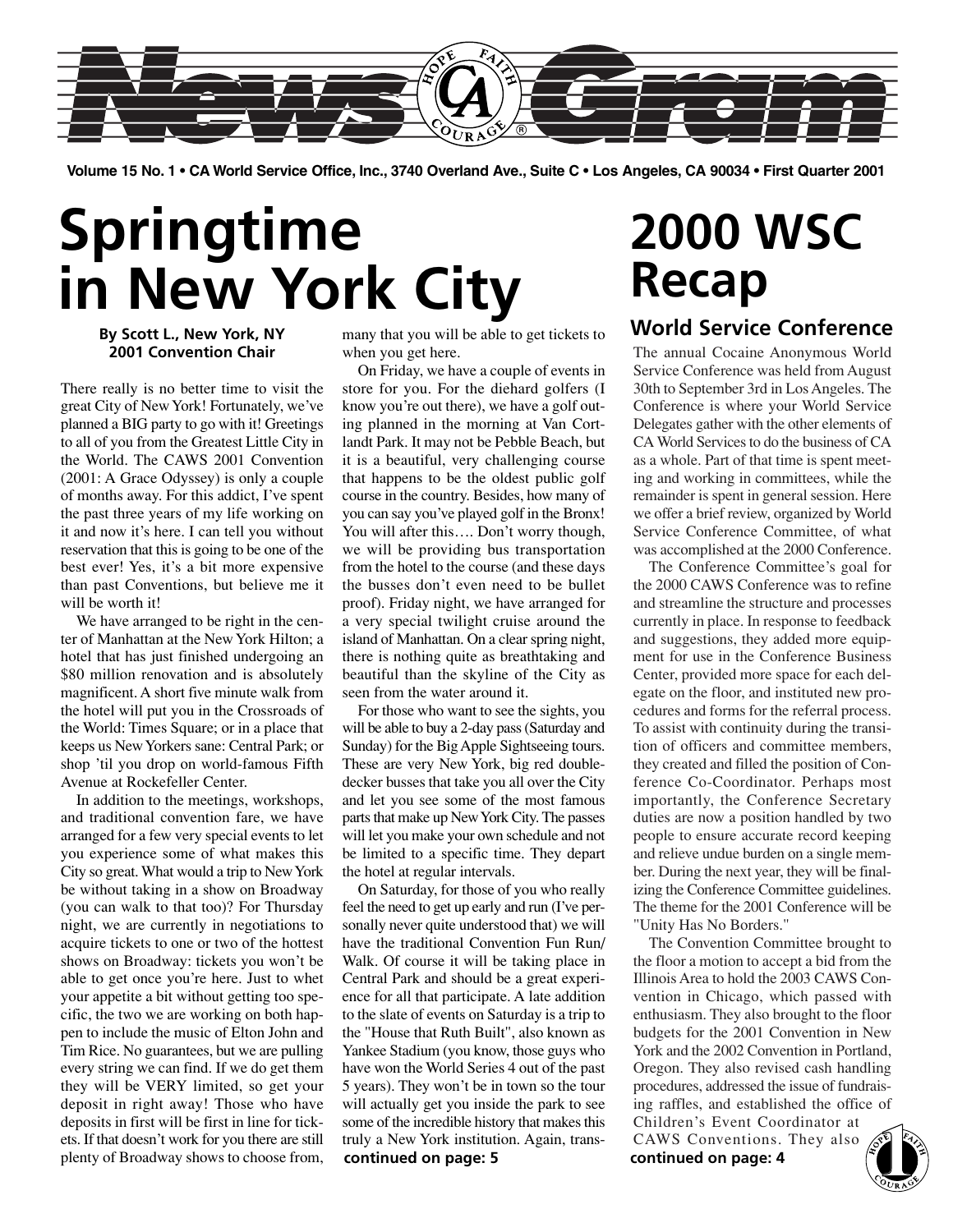### **CAWS Board of Trustees**

Teri K., Atlantic South Regional Trustee Marietta, GA

Meredith G., World Service Trustee Oxnard, CA

> Leon M., Trustee at Large Los Angeles, CA

David C., Pacific South Regional Trustee Torrance, CA

Heidi J., Pacific Northwest Regional Trustee San Francisco, CA

> Hal K., Southwest Regional Trustee Houston, TX

Spencer B., Midwest Regional Trustee Columbus, OH

Amy B., Atlantic North Regional Trustee New York, NY

> Jahi B., Trustee At large Kansas City, MO

#### **CAWSO Board Of Directors**

Steve E., Chairperson Culver City, CA

Robin C.,Secretary Los Angeles, CA

Joy H.,Treasurer Northridge, CA

Kevin M., Director Los Angeles, CA

Mark K., Director Ventura, CA

Leon M., Director / Trustee At Large Los Angeles,CA

David C., Director / Pacific S. Reg. Trustee Torrance, CA

Meredith G., Director / WS Trustee Oxnard, CA

#### **CAWSO Personnel**

Patty Flanagan Office Manager Akasha Jelani

Customer Service

Loulou Nieto Administrative Assistant

Karen Layns Shipping Coordinator

#### **NewsGram Staff**

Steve E., Editor

*"NewsGram" is a quarterly publication of the World Service Office of Cocaine Anonymous. It is intended solely for the information of members of the fellowship of Cocaine Anonymous. Any unauthorized publication or duplication is prohibited.*

*Send all mail to: NewsGram, c/o CAWSO, Inc., 3740 Overland Avenue - Suite C, Los Angeles, CA 90034, E-mail: cawso@ca.org, Fax (310) 559-*

### **A Note from the WSO**

Well, a lot has happened since the last issue of the NewsGram. Probably the most important event was the 2000 World Service Conference; a brief summary of the highlights will be found elsewhere in this issue. As you may have noticed, there was no Fourth Quarter NewsGram last year. The reasons were many, but we don't expect it to happen again. Beginning with our next issue, our new Director at Large (formerly WSO Secretary) Kevin M. will be editor. Please help him by submitting articles, especially ones discussing a Step, Tradition, Concept or Principle of our Program.

At the Conference, the World Service Board of Trustees elected Steve E. as Chair of the World Service Office Board, replacing the outgoing Scott S. Thanks again for your many years of service, Scott. We also have three new members of the Office Board. Robin C. was elected to the Board and then promptly elected to the office of Secretary. Mark K. and Leon M. were also both elected as Directors (for a more detailed explanation of how this happened, see the article elsewhere in this NewsGram). Unfortunately, our Vice Chair Tony S. had to resign his position for personal reasons; many thanks, Tony, for your service to the Board. We expect to add another Board member and fill the Vice Chair position soon.

There have been some personnel changes at the office as well. Our Office Manager and Paid Director, Patty, has returned from maternity leave and is the proud mother of a healthy baby boy. LouLou Nieto is our new Administrative Assistant, and will probably answer the phone when you call the Office. Karen Layns is our new Shipping Coordinator, and Akasha Jelani will be our new Customer Service manager. We sincerely hope and expect that you will find the Office Staff continuing to assist you more efficiently with our new employees in place.

Finally, a reminder that the CA World Service Convention, **2001: A Grace Odyssey** will be held in New York City over Memorial Day Weekend. It sounds like it's going to be quite a party, and we hope you can all attend. You'll find articles in this NewsGram which tell you about what you can expect when you arrive, and information which should help you plan your trip to the Big Apple. Be sure to check out the Convention's web site, www.grace2001.org, for more information. Rooms are still available, but are going quickly so make your reservations now. And please send in your registration forms as soon as possible; it makes the Committee's work much easier.

Well, that's all for now. We look forward to seeing you in New York! In love and Service, Your World Service Office

### **Where to Write:**

| <b>CAWS</b>                | <b>CAWSO</b>                   | <b>ATTN: NewsGram Editor</b>   |
|----------------------------|--------------------------------|--------------------------------|
| <b>Board of Trustees</b>   | Board of Directors             | c/o CAWSO                      |
| P.O. Box 492013            | 3740 Overland Avenue - Suite C | 3740 Overland Avenue - Suite C |
| Los Angeles, CA 90049-8013 | Los Angeles, CA 90034-6337     | Los Angeles, CA 90034-6337     |

*The NewsGram presents experiences and opinions of Cocaine Anonymous members. The opinions expressed herein are those of the individual contributors and are not to be attributed to nor taken as an endorsement by either Cocaine Anonymous or the NewsGram.*

#### **Attention: CA Hotline Chairs**

If your hotline number covers other area codes, please let the World Service Office know. The other area codes will be added to your hotline number for referencing purposes in the 800 # computer. Please phone (310) 559-5833, Fax (310) 559-2554 or e-mail cawso@ca.org.

The NewsGram is always looking for submissions! If you have ideas, cartoons, poems, stories or any other recovery or service related material that you would like considered for publication in future issues of the NewsGram, please forward with written permission and your original work to: NewsGram Editor, c/o CAWSO, Inc., 3740 Overland Avenue - Suite C, Los Angeles, CA 90034. Remember, we receive a lot of contributions, so your submission may not be selected, or at least not right away. You may see it in an upcoming issue!

Name \_\_\_\_\_\_\_\_\_\_\_\_\_\_\_\_\_\_\_\_\_\_\_\_\_\_\_\_\_\_\_\_\_\_ Phone Number ( )\_\_\_\_\_\_\_\_\_\_ Address \_\_\_\_\_\_\_\_\_\_\_\_\_\_\_\_\_\_\_\_\_\_\_\_\_\_\_\_\_\_\_\_\_\_\_\_\_\_\_\_\_\_\_\_\_\_\_\_\_\_\_\_\_\_\_\_\_\_\_\_\_\_

City \_\_\_\_\_\_\_\_\_\_\_\_\_\_\_\_\_\_\_\_\_\_\_\_\_\_\_\_\_\_\_\_ State\_\_\_\_\_\_\_\_ Zip \_\_\_\_\_\_\_\_\_\_\_\_\_\_ I herby give CAWSO, Inc., and NewsGram express permission to reprint my original work entitled: \_\_\_\_\_\_\_\_\_\_\_\_\_\_\_\_\_\_\_\_\_\_\_\_\_\_\_\_\_\_\_\_\_\_\_\_\_\_\_\_\_\_\_\_\_\_\_\_\_\_\_\_\_\_\_\_\_\_\_\_\_\_\_\_\_\_\_\_

in any future publication. I understand materials submitted may be edited for publication or may not be used, at the discretion of the Editors. Original work cannot be returned. All future publication rights remain those of author. Signature

-----------------------------------



*2554 or call (310) 559-5833.* **2**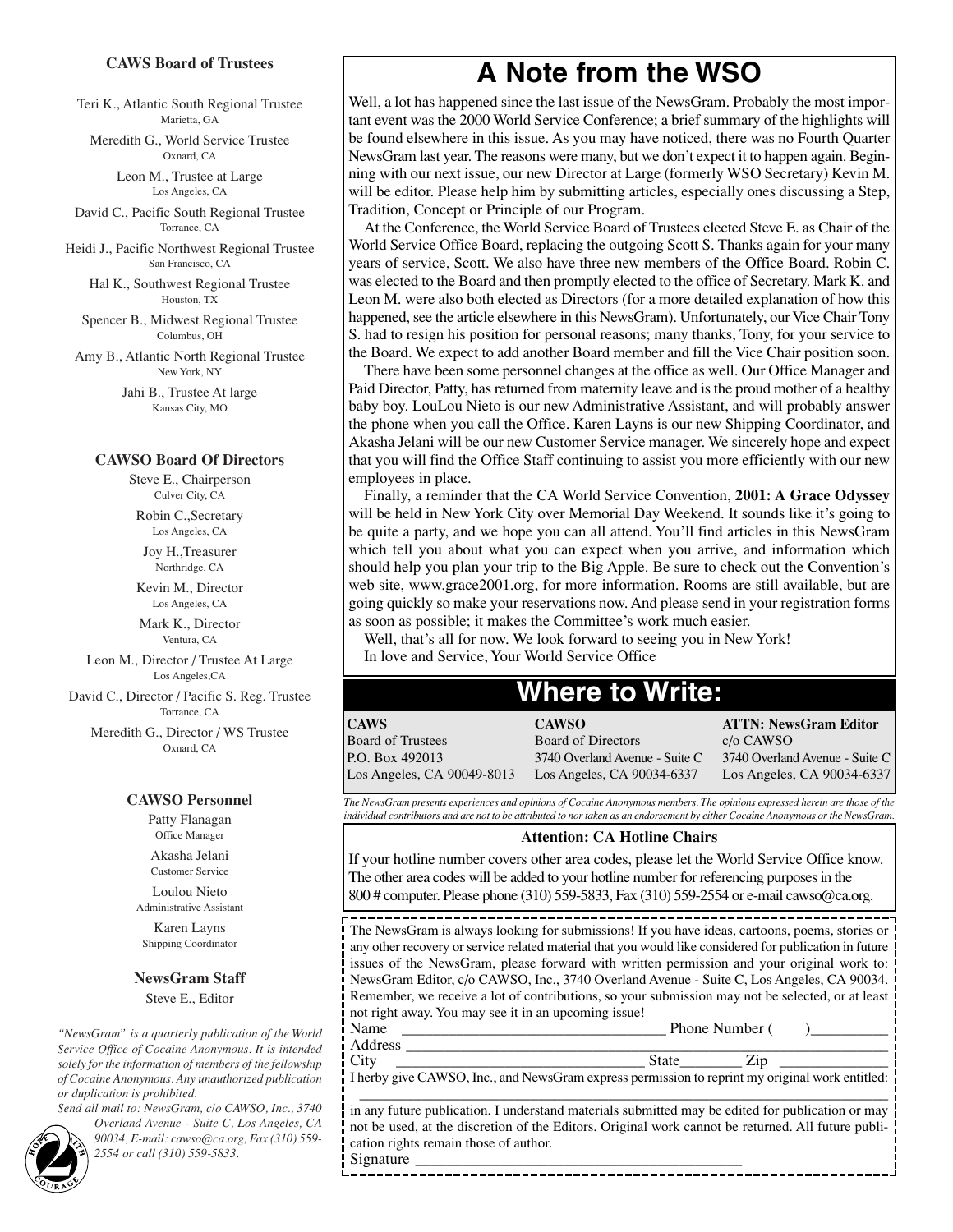# **CALENDAR OF EVENTS**

### **Atlanta, Georgia**

Atlantic South Regional Convention April 6th-8th, 2001 Marriott Century Center Hotel Hotel reservations: (404) 325-0000 Information: John (678) 985-2376

### **Lake Perris, California**

13th Annual Inter-Area Campvention April 20th-22nd, 2001 For location information: (310) 850-1077 Outreach: Eddie F. (760) 518-0422

### **Itasca, Illinois**

Illinois Area Convention "18 Years of Unity" May 4th-6th, 2001 Wyndham Hotel Hotel reservations: (800) 244-6200 Information: Kevin F. (708) 839-4042

### **New York City, New York**

17th Annual C.A. World Service Convention "2001: A Grace Odyssey" May 24th-28th, 2001 The New York Hilton Hotel reservations: (212) 261-5870 www.grace2001.org

### **Baton Rouge, Louisiana**

Recovery on the River IV "12 Steps to Freedom" June 8th-10th, 2001 Ramada Inn & Capitol Conference Center Hotel reservations: (225) 387-1111 Information: Duane J. (225) 355-4255 or (225) 933-7392

### **Albuquerque, New Mexico**

New Mexico Area Convention August 3rd-5th, 2001 Information: Don T. (505) 837-2662

### **Palm Springs, California**

CALA Convention 2001 "Dawn of Recovery" Aug. 23rd-26th, 2001 Riviera Resort Hotel reservations: (800) 444-8311 or (760) 327-8311 Information: Barb (562) 799-9344 www.ca4la.org

### **Edmonton, Alberta, Canada**

Alberta Area Convention July 13th-15th, 2001 Coast Edmonton Plaza Hotel Hotel reservations: (800) 663-1144 or (780) 423-4811 Chair: Percy O. (780) 435-9345 Hotel/Registration: Paulette F. (780) 406-0151

### **Midway, Utah**

Utah Area Annual Convention "Recovery in the Rockies XII" October 4th-7th, 2001 Homestead Resort Hotel reservations: (800) 654-1102 (Use group code 356596) Chair: Cory D. (801) 447-3715 Registration: Mike E. (801) 556-1112

### **Akron, Ohio**

Ohio's Second Annual Cocaine Anonymous Men's Conference October 6th, 2001 Akron City Hospital Raymond C. Firestone Auditorium Chair: Eddie J. (330) 328-3084 Registration: Alex R. (330) 374-9044

### **Los Angeles, California**

Pacific South Regional Convention 2001 "Bridges To Unity" November 16th-18th, 2001 Manhattan Beach Marriott Hotel reservations: (310) 546-7511 Chair: Charles N. (626) 356-2422 Vice Chair: Karen L. (310) 370-1551

*If you are having a Regional, Area or District Cocaine Anonymous Event, please let us know. We can list your event in the NewsGram. Submission deadline is 30 days prior to the publication of each NewsGram. Publication dates are: February 1st, May 1st, August 1st, and November 1st. We will publish up to a year in advance, and continue the listing until the event. Submissions will be published at the discretion of the editor and/or the World Service Office Board of Directors.*

#### *Submissions should be made to: ATTN: The NewsGram*

*c/o CAWSO, Inc. 3740 Overland Avenue – Suite C Los Angeles, CA 90034-6337 (310) Syerland Avenue – Suite C<br>
Angeles, CA 90034-6337<br>
(310) 559-2554 FAX CORP CORP CORP* 

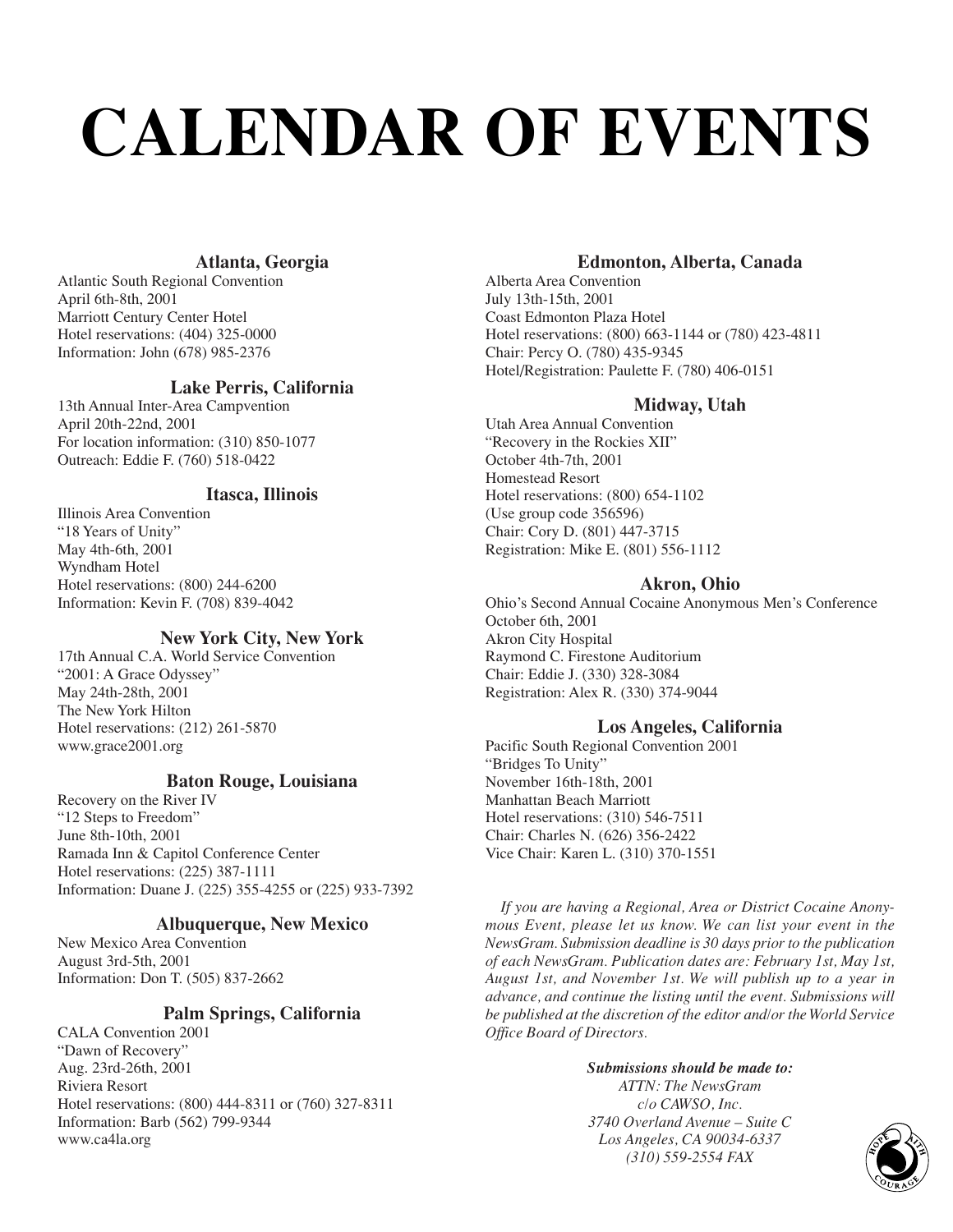## **2000 WSC Recap**

### **continued from page: 1**

resolved a controversial issue from last year, addressing a referral to make the Serenity Prayer the only prayer to be officially used at CAWS Conventions. The Committee made a successful motion to amend the Convention Guidelines to state that the closing prayer at the CAWS Convention be left to the discretion of the host city, remaining ever mindful of our lack of affiliation.

The Finance Committee drafted a new CAWS expense reimbursement policy, which will be added to the CAWS Manual. As usual, the primary business attended to by the Finance Committee was the drafting of a budget. In this case, the budget for the fiscal year 2001-2002 was passed despite a substantial deficit. The consensus of the WSC was that CA must increase its fundraising through Seventh Tradition and chip and literature sales in order to raise the money necessary to carry the message.

The Hospitals and Institutions Committee spent much of their time working on a proposed video that would help to carry the message of CA recovery into various treatment facilities and penal institutions. Anticipated expenses for producing this video raised their budget by \$12,000, which resulted in much discussion. Eventually both the concept of the video and the budget to produce it were approved by the WSC. Members of the H&I Committee also drafted articles for publication in the NewsGram.

The relatively new Internet Committee spent much of their time crafting proposed amendments to their Guidelines to address standards and compliance of sites which are linked to the CAWSO site, ca.org. Policies proposed by the Committee were approved by the WSC to address the handling of noncompliance issues and procedures established for de-linking sites on both an emergency basis and under less urgent circumstances.

The Literature, Chip and Format Committee continued to work on the Second Edition of the Hope, Faith and Courage storybook. They also brought successful motions which in various ways amended the formats and readings included in Starter Kits. Four new pamphlets are now ready to be distributed to the Fellowship in draft form for their feedback. Also in the works are pamphlets on the Twelve Concepts of World Service and the issue of Self-Acceptance.



The Public Information Committee drafted a new form letter for distribution to the media, which was approved

for inclusion in the PI Workbook. They also shared with the WSC the results of the most recent membership survey.

The Structure and Bylaws Committee was very busy this year. They considered 55 referrals from members, and brought 26 motions to the Conference floor. As a result, many ambiguities in our World Service Manual were clarified and the Manual as a whole will be more organized and user-friendly.

The Unity Committee amended its statement of purpose and guidelines to specifically address the issues of international outreach and religious bias. The Committee also officially added responsibility for the Unity Lunch held at each Conference to their duties in their guidelines. This year's Unity Lunch was a success, and Committee members also submitted six articles for the NewsGram's Unity Corner.

If you have any questions or comments about anything related to the World Service Conference, please feel free to contact the WSO, your World Service Delegates, or any of the Trustees. As anyone who has attended a Conference will tell you, the WSC is an amazing opportunity to watch our Higher Power work through our group conscience.

### **Golf in New York? Calling all Duffers…**

### **Looking For A Challenge?**

Van Cortlandt Park will provide you with all you can handle. Are you ready for this: a 610-yard par 5 with an undulating fairway? My friends, this is what you'll be facing, which happens to be hole #2. By the way there's no driving range. It's imperative that you bring your best game otherwise all can be lost after the second hole. This is not a trick and to my knowledge the course wasn't designed by an active addict to deliberately cause insane suffering. It just happens to be our nation's oldest public course waiting for so-called skilled duffers to grace its fairways from tee to green. This tournament and much more will be waiting for you in May 2001. So I ask again, are you looking for a challenge? Register Early.

See You Soon

Kevin S. Vice Chair 2001 Convention - NYC

### **Trustee Corner By Meredith G.**

Well here it is February already and I have been the chair of the WSBT for six months (and a mom for seven months).

I'd like to welcome our new Trustees to the Board this year. They are Pacific North Regional Trustee Heidi J. from Northern California, Pacific South Regional Trustee David C. from Southern California, Trustee At Large Jahi B. from Kansas City, MO and, to complete the last year of Walter Johnson's term as Southwest Regional Trustee, Terri K. from Marietta, GA. As you may know, a work-related transfer resulted in Walter's moving out of the Region he represented, so he reluctantly resigned his Trustee position.

The Board of Trustees meets four times a year, three in Los Angeles, (once immediately preceding the conference) and once preceding the World Service Convention, in whichever city it is held. We met for our first quarterly meeting with our newly constituted board in December.

Some of the items on our December agenda were special interest meetings and groups at the CAWS conventions, use of the Big Book on our literature tables, and online representation.

Also, at this last quarterly meeting the WSBT addressed the issue of functionally filling the vacancy left by the failure of the Trustee Election Committee to elect anyone to the position of World Service Office Trustee at the 2000 World Service Conference. This situation is addressed in more depth in another article in this NewsGram.

Another topic that was discussed was the beginning of the fellowship in Guatemala. We hope to have some of our fellow addicts from Central America in attendance at the World Service Convention in New York this May.

Well, I hope we see all of you in New York in May.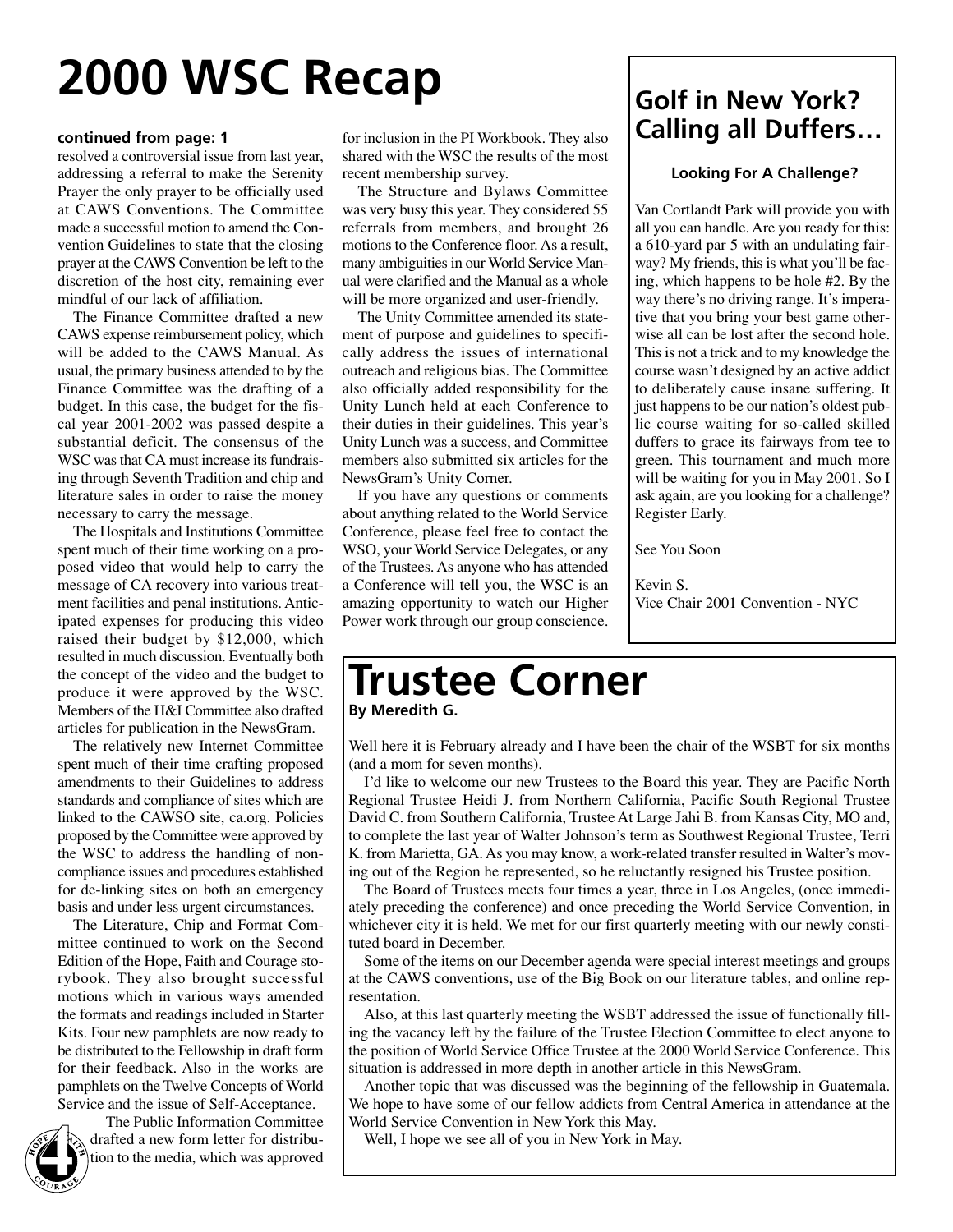## **One Addict's Experience in the Big Apple**

### **By Mark R., New York, NY**

I still remember vividly the first time I journeyed from my home in New Jersey into New York City, alone. Alone meant that I was not with my mother and in fact I had lied to her concerning what I had planed for my whereabouts that Saturday afternoon. My venture took me to the great and historic Yankee Stadium to pay tribute to my first sports hero, Mickey Mantle, on the final day of his playing career. Accompanying me was my friend Scott Gardner, two years my senior and the toughest guy I knew. Scott and I reached the stadium and were able to procure two bleacher seats for the event. The cost of the tickets: the now insane price of one dollar fifty cents, each. I got ready for the game: I inhaled a few hot dogs, downed a few sodas, and still with the major portion of the twenty dollar bill that I left home with, bought a long, green plastic horn which became the lone musical instrument I have ever played. At some point the game was halted and I remember Mickey standing on the back seat of an open convertible being driven around the warning track of the field. As the car passed near I thought for an instant I had made eye contact with him. And at that moment I blew into the horn, my green plastic horn, one time: as loud as I could for as long as I could, my tribute to the Mick. It was the perfect day in a world-altering year. That year was 1969 and I was ten years old. Little did I know that this day would set in motion a fascination with the city of New York that has never been quenched. Good times, bad times, whatever: I fell hard. I should finish out the story of my perfect day; the game ended and we left Yankee Stadium to go home. Three hours later Scott and I were standing on a subway platform somewhere in the borough of Queens, lost, him beating me about the head with my green plastic horn, both of us crying. My mother, who I had lied to and stolen from, had to drive over from Jersey and bail us out. A scenario which unfortunately I would revisit again and again.

That is the day as I remember it and now, thirty years, several addictions and countless adventures later I find I have been a resident of New York for over eight years. I've gotten sober, relapsed, and gotten sober again. The city, along with my process, is ever changing and unpredictable. But whatever

turn things take the fascination for both remains. For those of you planning your first visit to New York for the CAWS Convention this May, or those who haven't been here for a while, welcome. What I would like to do is give you a tiny idea of what it is like to be a recovering person in New York, a heads up on what to expect, and what can be seen and done with a few hours and just a little direction. A brief warning: you won't read much in this article about Times Square or the Empire State Building, Madison Square Garden or Carnegie Hall, Broadway's Theatres or Wall Street's Markets, Macy's or Saks Fifth Avenue, Rockefeller Center or the United Nations, The Plaza Hotel or Trump Tower. If you wish to visit these attractions during your visit fine: all are very accessible, a thousand people will show you the easiest way to get there, and I'm sure you will enjoy them. What I will do however is suggest other attractions, equally beautiful and breathtaking, that you will not see from a tour bus and maybe, just maybe you otherwise won't hear about except from an authentic New York addict himself.

First things first: the five boroughs of Manhattan, Queens, Brooklyn, Staten Island and The Bronx comprise the City of New York. The New York Hilton sits smack in the middle of the Island of Manhattan, and the thing you need to know about Manhattan is that a vehicle is not needed. In fact, our Mayor does everything in his power to make sure that you don't drive in Manhattan. What you will need however, is the following: a subway map, a bus map and a weekly Metro card (\$17 gets you unlimited, 24 hour access to all subways and buses; there are also daily passes for \$4). That's it. Numbered Streets run from West to east, numbered Avenues run from North to South. Fifth Avenue divides the city into East/west. It gets more difficult when you're dealing with non-numbered streets and avenues (I still get lost sometimes) but hey, what addict's not up for an adventure? So for example, the hotel is located on 6th Avenue and west 53rd street. Very simple. (Note: if someone happens to refer to 6th as 'Avenue of the Americas', not to worry, just smile knowingly and say 'Oh, right'.)

Ninety sculptures in ninety minutes: one of the most beautiful and the closest attraction is the world famous Central Park. (To get

## **Springtime in NYC**

### **continued from page: 1**

portation will be provided. I guess for the Mets fans on our Committee I should mention that they will be in town, but who really wants to go to a Met game anyway (unless of course they are playing the Yankees).

There is so much to see and do in New York that no matter how hard you try, you'll just be able to scratch the surface – but you'll have a great time doing it! Bring your walking shoes and comfortable clothes and try not to get so wrapped up in the City that you forget about the Convention! Of course our traditions don't allow me to endorse any specific web sites, but for those of you with Internet access, there are more places in cyberspace to find out about New York than you can imagine. A good place to start is the New York Convention and Visitor's Bureau. Most libraries and bookstores also have an ample selection of New York guidebooks. And, please check out my friend and fellow Committee member's story in this issue that provides a very personal view of the City.

I can tell you that we are very excited here about having all you come visit us. I personally think the turnout is going to exceed everyone's expectations! One reason is our newest addition, our own web site, designed specifically for this Convention. Not only does it provide some very useful information for you when traveling here, it also has a Bulletin Board where you can look for other people who need roommates, people who may have ideas on inexpensive transportation or want to share transportation, and a place where you can just "shout out" to people you know from all over the Fellowship. The best part is that we have come up with a way for you to actually register for the Convention on-line. It is completely secure, and we are already getting registrations from literally around the world! By the way, the site address is www.grace2001.org.

I would be lying (and fortunately I don't do that anymore) if I said I wasn't a little biased because of how much this Convention means to me, but I just know that if you come you will have the time of your life (SOBER!). If you have any questions at all, there are two ways to contact us. If you have access to a computer visit our web site where you will find e-mail links to all committee members, or, you can find all Committee members' telephone numbers on the registration form. We are committed to help you any way we possibly can. It is our goal that

you have one of the most positive experiences ever in sobriety! I sincerely look forward to seeing you here in May. **5**

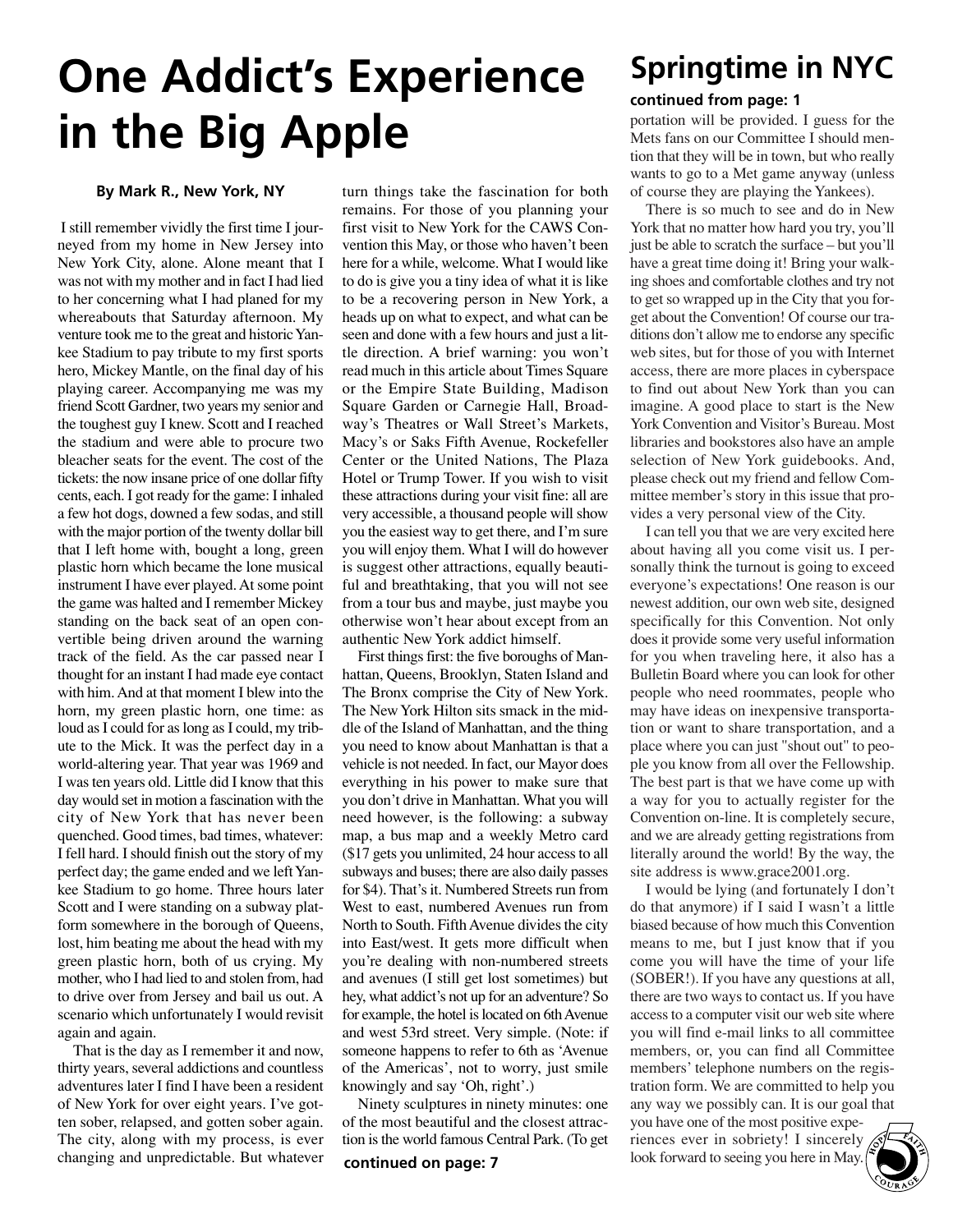## **The WSO Trustee Issue: Our World Service Concepts at Work**

### **By Steve E., WSOB Chair and Meredith G., WSBT Chair**

Although both of us have served on our respective boards for several years now, we both just became chairs of these boards after the 2000 World Service Conference. No sooner had we assumed these new positions than both of us became embroiled in a controversial matter that required us and the other members of both boards to closely examine our Traditions and Concepts of World Service, as well as any personal motivations, in an effort to resolve a tricky issue in the best interests of the fellowship. Although we still disagree on several matters, we decided that it would be in the interest of unity to jointly write an article briefly explaining what has happened. We also hope that it will stimulate discussion in the Fellowship about the Tradition- and Conceptrelated questions involved.

One of the Trustee positions that was to be filled at the 2000 World Service Conference was the World Service Office Trustee. Our World Service Manual states that the only candidates eligible to submit resumes for this position are those already serving on the World Service Office Board. Only one Board member submitted a resume, and that candidate was not elected to the position. When the Trustees announced that the position would remain vacant until the next Conference, they also stated that there was a Trustee at Large who lives in Los Angeles and could fulfill the duties of the WSO Trustee in the interim.

At the first WSO Board meeting that he chaired, Steve was surprised that the TAL arrived expecting to vote as a Board member. The TAL explained that the WSBT intended him to serve as a voting member of the WSO Board. Since there was no provision in the Service Manual that would allow for this, Steve ruled that the TAL was not a duly elected board member. He subsequently forwarded to the Trustees the resumes of members he considered good candidates for the Office Board. After the next Trustee conference call, Meredith informed Steve that the WSBT had elected one of the candidates he'd recommended, and had elected the TAL to fill the other position. Meredith also

**6** 

explained that some members of the WSBT were basing their decision, at least in part, on a clause in a set of

Trustee Election Committee guidelines which state that in the case of a vacant Trustee position the remaining Trustees will assume the responsibilities of that office.

After consulting Bill W's writings on the Concepts of World Service, Steve officially informed Meredith that he wished to invoke his Right of Appeal on this issue, granted in the Fifth Concept. Steve wrote a lengthy letter to the Trustees in which he made several arguments against the TAL serving on the WSO Board. First, he suggested that the TEC guidelines (which have never been seen or approved by the World Service Conference) should not overrule our World Service Manual, which is the result of group conscience. He also provided documentation establishing that the WSO Trustee position was created in order to give the WSOB a voice and a vote at the WSBT (pursuant to the Fourth Concept). Steve explained that it was already unfair that the Office Board would be denied a voice at the WSBT for a year, but to send another Trustee to sit on the Office Board would com-

## **UNITY CORNER Together We Care**

### **By Matthew R., Tijeras, NM**

I was still in treatment when I rode the elevator down for my first Cocaine Anonymous meeting. This meeting was held in the cafeteria of the treatment facility on a weeknight. It was an open meeting that encouraged patients to attend, but not everyone did. I suppose the details will remain somewhat foggy to me, but the feelings are clear. I had seen the Twelve Steps and Traditions before I went down to the meeting, as they were displayed on a wall upstairs. But the reading that affected me the most was "Who is a Cocaine Addict?". It was so revealing, I had to laugh.

I'm grateful that I was asked to introduce myself that night, and for the next thirty days; I really needed to. What a weird but warm feeling it was to sit around that meeting table. I know now that what I was feeling was compassion, understanding and love. These were somewhat new or newly exposed feelings for me. The group gave me these feelings, and my "Higher Power" gave me "The Group." It was such a blessing and such an energizing experience to

pound the inequity. He also thought (and Meredith agreed) that the only means by which the Trustees could legitimately elect the TAL to the WSOB was to invoke their "ultimate authority" granted by the Tenth Concept. Steve suggested that even if this situation did warrant the use of such ultimate authority, there were better solutions than to make the TAL a member of the Office Board. Steve made these and other points at the Trustees' December Quarterly Meeting, when his appeal was officially heard.

The WSBT reviewed and discussed Steve's letter at length. While many different opinions were expressed at different points during the course of their deliberations, the Trustees finally voted to exercise their ultimate authority pursuant to the Tenth Concept and elect our current Trustee-at-Large I, Leon M., to a position as a Director of Cocaine Anonymous World Service Office, Inc. in order to perform the duties of the vacant position of World Service Office Trustee until the 2001 Conference. In a further attempt to potentially furnish the TEC with additional qualified candidates for the WSO Trustee position in the future, the WSBT invoked their Tenth Concept ultimate authority again, and added one Director to the max**continued on page: 8**

become a member of Cocaine Anonymous. Who would have figured? I didn't know it, but all I ever wanted to be was just "one of the guys." Not better than, not less than, but just "one of the guys." Cocaine Anonymous made this possible for me.

The diverse culture, backgrounds and various attitudes of the members, I believe, is what made me feel so comfortable. I began to feel compassion for, connected to, and responsible for my fellow addicts almost immediately. I was about twenty days clean when Chuck D. Went back out. He had almost thirty days, and back then, thirty days seemed just about impossible! I was so upset and scared that I screamed and yelled at him for about five minutes during the meeting. Chuck D. remains a close friend of mine today and he enjoys more than ten years clean and sober.

I understand now that the reason I was so upset was that I really care. I care about Chuck, I care about the fellowship, and I had begun to care about myself. I need to always remain grateful and available to a fellowship of men and women who have helped me become a man: a man who rejoices in the responsibility, in loving, in giving, and in feeling grateful for the opportunity to be just one of the guys who really cares.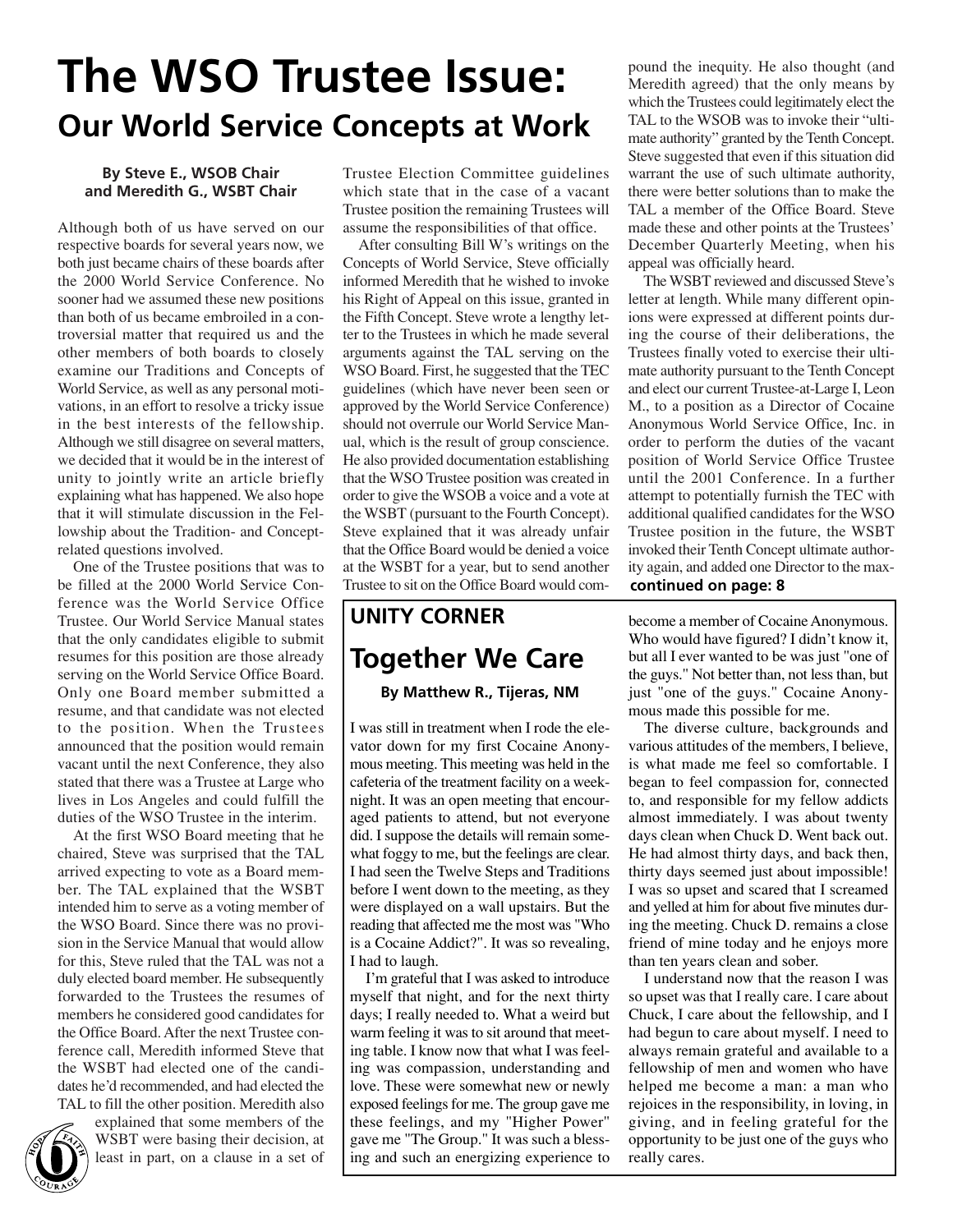## **Addict's Experience…**

### **continued from page: 5**

there: out the front door, make left, walk 6 blocks, boom!). The fact about the park that still amazes me: the whole thing was planned and built. Two of the world's most renowned museums, The Museum of Natural History on the west side (81st), and the Metropolitan Museum of Art on the east side (79th) are for all intents and purposes, in the park. There is a zoo, a carousel, a lake that you can sail (well, row) in, a world famous restaurant (Tavern on the Green), Strawberry Fields, two stadiums and one of the most serene places in the city (Sheep Meadow). All of these places are indeed walkable, but one also has the opportunity to experience this most incredible place in one truly, uniquely New York way: the back seat of a horse drawn carriage.

H.A.L.T. (Hungry Adventurous but Lacking Time): New York is ultimately a city of neighborhoods. Two of the oldest and most well known are Chinatown and Little Italy. For your culinary benefit, the convention committee has arranged for the two to be situated side-by-side (what addict doesn't like all their ducks in a row). Hotel food is nice but at some point the taste buds will be on the verge of mutiny so…out of the hotel and into taste bud heaven. Jump the F train, three blocks south on 6th Avenue (across from The Radio City Music Hall) downtown to the Broadway/Lafayette stop, then walk three blocks east to Mulberry Street. Little Italy extends from that point south to Canal Street, at which point Chinatown takes over (Mott Street is the center of Chinatown). Eat, shop (no better prices than Canal Street) be merry and, as you wind your way around Chinatown locate by any means possible the Brooklyn Bridge and get ready for one of the greatest New York experiences I can recommend. Now anyone can get in yet another tin box, jet to the observation decks of New York's highest skyscrapers (no names) and look out over the city far below but it cannot approach, in this addict's humble opinion, the personal adventure and sheer magnificence of ascending the walkway to the middle of the Brooklyn Bridge and marveling upon NewYork Harbor, including the Statue of Liberty, and lower Manhattan. Sunsets over the pollution are provided at no extra charge. Cross over to the Brooklyn side and more incredible views can be had on the Promenade of another of New York's brilliant neighborhoods, Brooklyn Heights.

People places and things: as you check out the city, you'll notice that there will be sailors everywhere. No, this is not promo-

tion for the movie Pearl Harbor. These are real sailors. Memorial weekend traditionally marks fleet week in New York City and there'll be dozens of Navy vessels docked in the harbor. Some of the most magnificent are moored in the Hudson River on the west 50's. Just exit the hotel, walk west and keep walking (15 minutes); stop before you smack into the John F. Kennedy aircraft carrier. 475 Riverside Drive, at 119th Street, is the current address of the General Service Office of Alcoholics Anonymous. This is where it all began folks. Millions of pieces of AA literature are mailed from this location yearly, which makes it still the primary source of recovery to thousands of people worldwide. Check it out. One of the things I most like to do when I visit other places is to just start walking. Anywhere. I would like to suggest two walks  $(2)$ to 4 hours each) that will give you a feel of what New York is about. Walk Number 1: south on Broadway starting at 34th, down to City Hall. Along the way you will see some of the most beautiful architecture New York has to offer including that post card favorite, the Flatiron Building (23rd). Continue south and you'll pass through Union Square (14th), St. Mark's Place, the Cooper Union and the East Village (east 8th), NYU, Washington Square Park and the West Village (west 4th) and finally the City Hall/Wall Street area. When finished, many trains or buses will bring you back uptown. Walk Number 2: take A train downtown to 23rd, walk west to the Hudson River and from that point south along the river walkways to Battery Park. All of lower Manhattan comes into view as you continue down, and you'll enjoy sites such as the Chelsea Piers (23rd), a mammoth sports and recreation center, Christopher Street, the Battery Park City esplanade, and winding up at Battery Park you can board a ferry to visit the Statue of Liberty and Ellis Island.

*Note: the following recommendations are simply one addict's opinion. No endorsement or affiliation with Cocaine Anonymous is express or implied.*

Were entirely ready to have: the best dessert – Serendipity III (60th bet 3rd & 2nd); the best NY deli – Katz'(F train downtown to 2nd Ave; walk 2 blocks east); the best steak (walkable) – Smith & Wollenskys'(3rd  $& 49$ th); the best steak (train) – Peter Lugar's (Brooklyn—F train downtown to Delancey/J, M, Z one stop to Marcy Street); the best bagel – Ess-a-bagel (51st & 3rd); the best skyscraper – Chrysler Building (Lexington & 42nd); the best 50 cent ferry ride where you can view the Statue and all of lower Manhattan and New York Harbor – Staten Island Ferry (1/9 train downtown to South Ferry).

There's obviously much to say about New York; I've only scratched the barest surface. It's overwhelming and scary. It's fun and it's work. It's unpredictable and indescribable. It's beautiful and it's a work in progress. Sounds a lot like something else, right? My hope is that each of you visiting New York City for the CA World Service Convention this May will feel some of the same fascination I continue to feel and leave a little richer for the experience. God bless.

### **H&I CORNER The Joy of Service By Max G., Santa Cruz, CA**

Being a product of H&I, I deeply wish to thank any member of CA who has ever done any H&I service work. H&I planted the seed of hope in me which caused me to seek out the rooms of recovery. Having recovered from a seemingly hopeless state of mind and body, thanks to the Twelve Steps, the seed of hope which H&I planted has taken root, grown and flourished in my life.

Because of my gratitude to H&I, I became active in H&I work as soon as I could. Carrying the message of recovery into detox units and 28-day treatment centers is one of the biggest joys in my life and perhaps the greatest gift I've received through being of service to CA.

My Area recently created an H&I Committee, which I was honored to be elected the liaison for. Since then, I am happy to report that the number of H&I meetings in our area has tripled. Recently I again was touched and honored to have been elected the chairman of this H&I Committee. Our goal is to keep growing in effectiveness and understanding, keep learning from other more established areas and to continue reaching out the hand of CA to the still-suffering addict.

We have had the extreme joy of meeting addicts in detox units and upon their release, watched them join this fellowship, get CA sponsors, work all Twelve Steps and become sponsors themselves. At the CA World Service Convention in Scottsdale Arizona last year, while watching them weep with joy, through my own tears of gratitude I was again indescribably moved by the high I've gotten from H&I. Thank you for letting me ably moved by the high I've gotten<br>from H&I. Thank you for letting me<br>be of service.